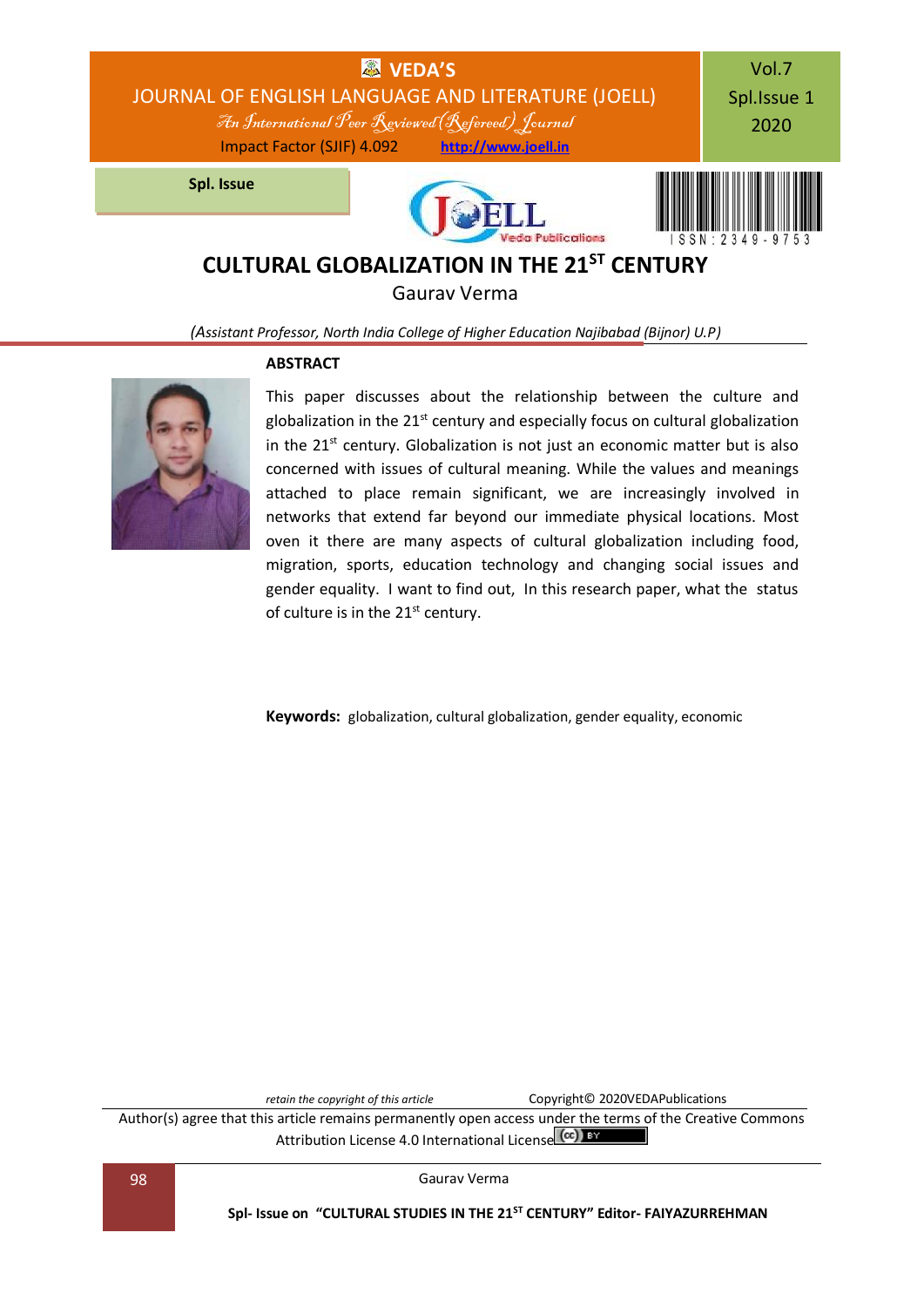# Vol.7 Spl.Issue 1 2020

### **INTRODUCTION**

The term 'Globalization' is used for describing the growing interdependence of economy, culture and population of the world. It brought about by cross border trade in services and goods, technology and flows of investment, information and people. An interaction and integration process that's associated with cultural, economical and social aspects among people, companies and governments' world wild of different nations is called globalization. The term Globalization refers us to the increased multidirectional cultural political and economical connection across the national border. Cultural Globalization defines as the transmission of our ideas values, and meaning in all around the world to extend the social relationship cultural globalization involves my factors of culture such as the formation of shared norms and knowledge. it is a phenomenon which refers to the experience of everyday like speared of ideas commodities, reflects a standardization of cultural expression in all around the world through wireless communication, electronic commerce, popular culture mass media and international travel in the words of Karl Thompson

> "Cultural globalization refers to the rapid movement of ideas, attitudes, meanings, values and cultural products across national borders. It refers specifically to idea that there is now a global and common monoculture – transmitted and reinforced by the internet, popular entertainment transnational marketing of particular brands and international tourism – that transcends local cultural traditions and lifestyles, and that shapes the perceptions, aspirations, tastes and everyday activities of people wherever they may live in the world"

There are many examples of cultural globalization including coca-cola MC Donald etc and several aspects such as- migration, food culture, sports the global village etc. Migration is an important aspects which has been going on for many countries in the

world with language, value, religious, beliefs being spread by missionary work, trade and military conquest in the foods of globalization MC Donald Coca Cola, Starbuelk which are important aspects of cultural globalization. Sport is an important aspect of cultural globalization the examples of international games or tournament such as World cup, the Olympic and formula 1 etc. In the layman's words to share ideas, attitudes, values, cultural products and meanings across the national border is called cultural globalization in the way of Chris Barka

> "Globalization is not just an economic matter but is also concerned with issues of cultural meaning. While the values and meanings attached to place remain significant, we are increasingly involved in networks that extend far beyond our immediate physical locations. We are not yet a part of a world-state or unitary worldculture but we can identify global cultural processes, of cultural integration and disintegration that are independent of interstate relations. In particular, cosmopolitanism is an aspect of day-to-day Western life as diverse and remote cultures have become accessible, as signs and commodities, via our televisions,radios, supermarkets and shopping centres. Further, patterns of population movement and settlement established during colonialism and its aftermath, combined with the more recent acceleration of globalization, particularly of electronic communications, have enabled increased cultural juxtapositioning, meeting and mixing. Indeed, all locales are now subject to the influences of distant places"

Globalization is a process of integration of economic and societies and there will be a confluence of different cultures. In other words, globalization is the process of tapping (tangible and intangible) from one geographical boundary to another. It leads to interdependence since the term globalization has been coined so it has been used primarily in the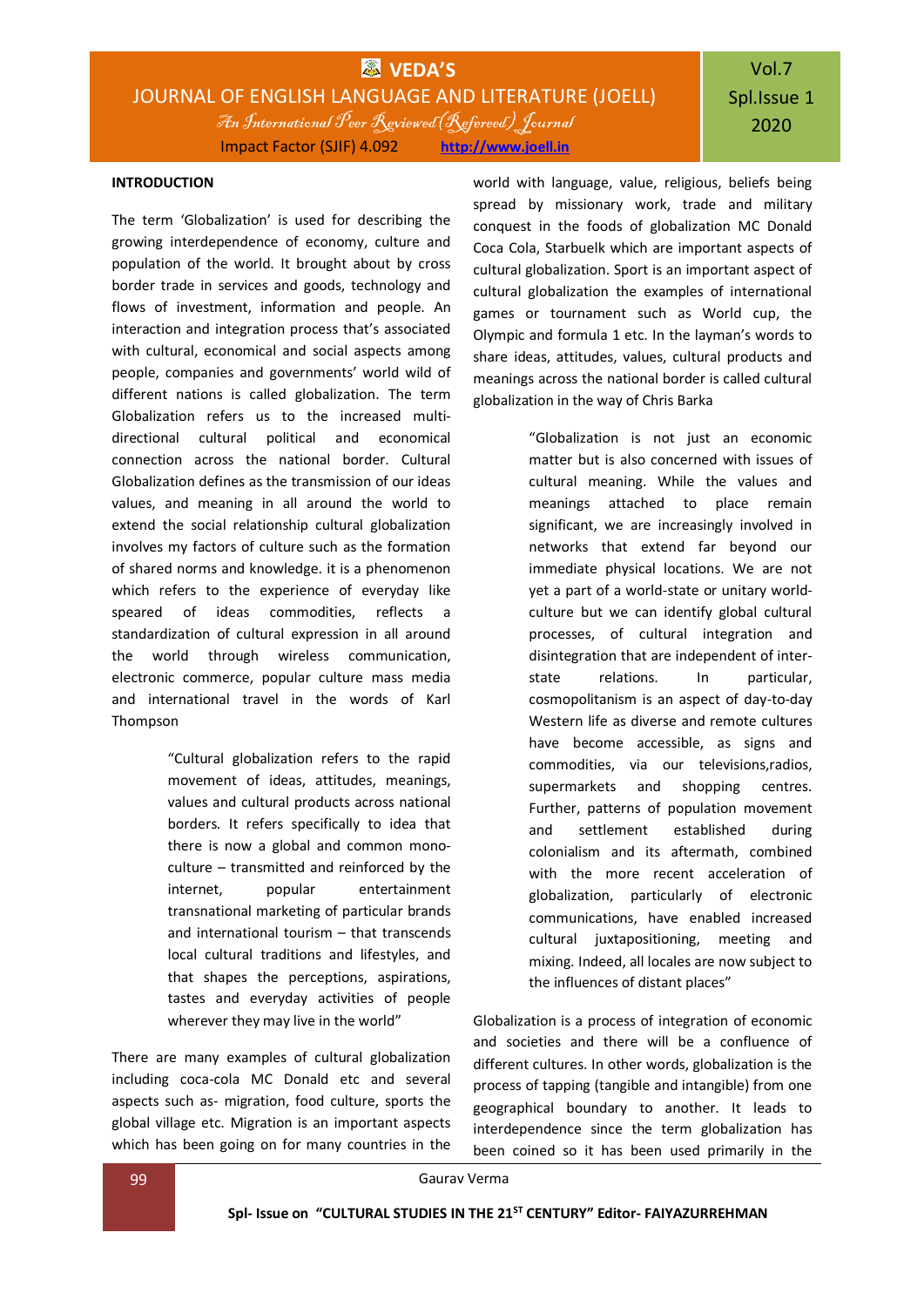### **WEDA'S** JOURNAL OF ENGLISH LANGUAGE AND LITERATURE (JOELL) An International Peer Reviewed(Refereed) Journal Impact Factor (SJIF) 4.092 **[http://www.joell.in](http://www.joell.in/)**

## Vol.7 Spl.Issue 1 2020

narrow context of economics only. Social and cultural integration and intermingling is a most important aspect and consequence of globalization from a social perspective, globalization has made a significant impact on the national life of countries such as life style, outlook identity, work culture, family structure and values and eating habits etc. As far as the culture is associated is expected to have an influence on popular culture, literature, festivals, music, Television and cinema etc. Equal opportunity, medicine and trade, and other socio- political value, are some other important aspects in the process of globalization of the economy and societies and India is not untouched by these changes.

Globalization has not only had an overall impact on the Indian economy and society but also on Education and knowledge system. There has been a significant change in the creation, us and transfer of knowledge in India. For a society like India, which has been knowledge- based society and a knowledgebased economy is becoming the most important catalyst for invention and development of scientific research in all spheres of life and business. Under the effect of the process of globalization, the entire educational system is undergoing an endless and a continuous change in entire education system to accommodate with new realities in the international education system, mainly in higher education. With globalization the rapid change in communication technologies is changing the school and university system is based on the creation of ideas, values and knowledge, which would have been oriented from industrialization to information based society. It reflects the impact on culture and brings a new form of cultural imperialism.

Liberalization of the Indian economy and large foreign direct investment and the entry of many global technology forms into India with manufacture have resulted in a tremendous change in the overall technological architecture of India In the last two decades. New technologies are available to everyone at the world's cheapest rate. Infect, India is one of the most developed countries in the worlds in information technology.

The potential impact of globalization on society is a controversial issue. Some normative economists consider it beneficial while idea of globalization as they consider globalization to be a cause, especially in India. Studies have shown that the process of globalization of Indian economy and society has coursed permanent damage to the social structure and economic system of India. The concepts of equal opportunities in every sphere of life has been given by the constitution of India as it is in effect by many lows and provisions but in practice there is lot of discrimination on the basic of caste, religion, and gender. It has been gradually decreasing since independence, but the process of globalization has promoted the integration of society on the basic of equality for the society of Datits, woman and Datits. The process of globalization has increase economic, and socio- political insecurity. It has led to the most significant fear of job insecurity, food insecurity and the movement of employs from one part of the world to another has increased social insecurity. The mix of increased insecurity and increased inequality is so widespread that it threatens the sustainability of the current globalization proses.

Reza Najafbagy refers to co-orientation, the ability to familiarize all aspects of one's own life in relation to someone of a different culture, as a primary component of intercultural communication [\[8\]](https://www.intechopen.com/books/globalization-education-and-management-agendas/the-impact-of-globalization-on-cross-cultural-communication#B8). Individuals that have experienced different cultures are more cognizant of how to alter their communication style so that others understand the information they are trying to transfer. Research conducted by Seak and Enderwick revealed the importance of providing cross-cultural communication and training skills for expatriates assigned to foreign locations in particularly, China, Hong Kong, Taiwan, Japan and South Korea [\[9\]](https://www.intechopen.com/books/globalization-education-and-management-agendas/the-impact-of-globalization-on-cross-cultural-communication#B9). Now more than ever global organizations must ensure that their employees have the skills required to communicate across cultural boundaries. Crosscultural communication enhances innovation by

100 Gaurav Verma